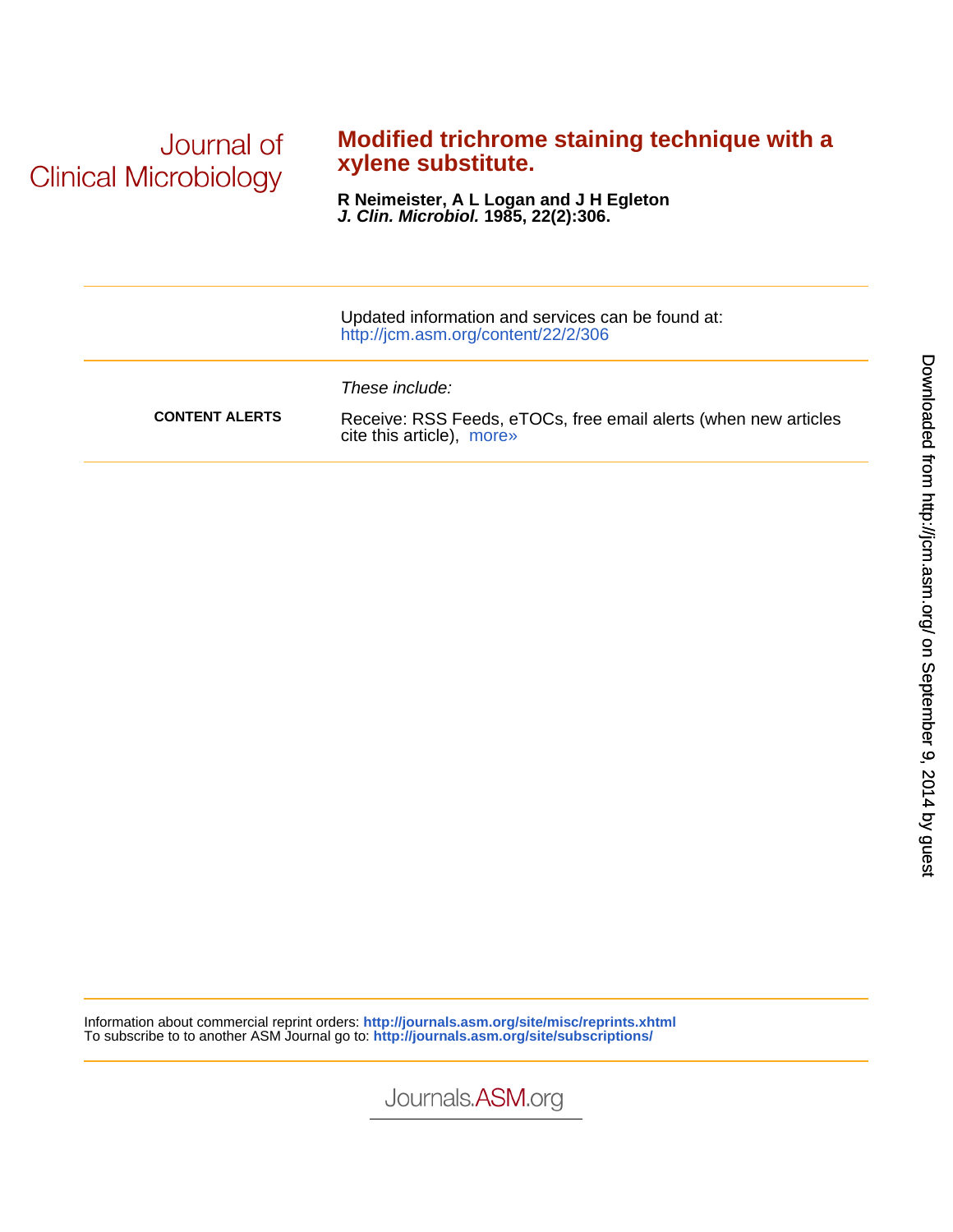## Modified Trichrome Staining Technique with a Xylene Substitute

RON NEIMEISTER,\* ALFRED L. LOGAN, AND JEAN H. EGLETON

Bureau of Laboratories, Pennsylvania Department of Health, Lionville, Pennsylvania 19353

Received 25 February 1985/Accepted 18 April 1985

## Hemo-De was evaluated and found to be a suitable replacement for xylene in the Wheatly trichrome staining of polyvinyl alcohol-fixed fecal smears used in the microscopic identification of intestinal protozoans.

Xylene is widely used in histology and cytology laboratories as a clearing agent. It is also used for a similar function in the trichrome staining technique of the polyvinyl alcohol (PVA)-fixed films made from fecal material derived from patients suspected of being infected with intestinal protozoans.

Because of the potential toxic and fire hazards of xylene, xylene substitutes have been introduced into some laboratories. These newer reagents are reportedly less hazardous than xylene in that they are nontoxic, nonflammable, and biodegradable, and they are classified by the Food and Drug Administration as GRAS (generally regarded as safe). One of these substitutes, Hemo-De (produced by PMP Medical Industries, Inc., Irving, Tex., and distributed by Fisher Scientific Co., Pittsburgh, Pa. [catalog no. 15-182-507A]) was selected for evaluation as a possible replacement for xylene in the trichrome staining technique.

PVA-fixed fecal material which was previously examined by the standard technique and found to contain the protozoans indicated below was selected to evaluate Hemo-De as a xylene substitute in the trichrome staining technique: Entamoeba histolytica cysts and trophozoites, Entamoeba coli cysts and trophozoites, Entamoeba hartmanni trophozoites, Endolimax nana cysts and trophozoites, Giardia lamblia cysts and trophozoites, Dientamoeba fragilis trophozoites, and Iodamoeba butschlii cysts and trophozoites. A duplicate set of slides was prepared from PVA-fixed material. One set of slides was stained by the standard trichrome technique of Wheatly (1), in which we allowed the slides to remain in the various solutions for the maximum times except for a brief exposure to the acidified 90% alcohol. The second set of slides was stained in five modifications of steps 8 and 9 of the standard trichrome technique (Table 1).

The standard staining technique and slides made from the same PVA-fixed fecal material served as controls for each modified staining technique used in this study. To eliminate possible bias, one of the authors (R.N.) stained and coded the slides while another (A.L.) read and evaluated each technique in terms of clarity, color differentiation, and physical appearance of the organisms.

Techniques A and B, which did not incorporate phenol in step 8 of the procedure, failed to adequately clear the preparation (Table 2). However, when Hemo-De replaced xylene in steps 8 and 9 of the standard procedure, as in technique C, clearing was accomplished, but the staining characteristics appeared diminished. When the reaction times were changed as in technique E, the clearing and

TABLE 1. Five modifications of steps <sup>8</sup> and <sup>9</sup> of the standard trichrome technique (1) used to evaluate the xylene substitute<sup>a</sup>

| Technique | Substitute                    | Reaction time (min) |
|-----------|-------------------------------|---------------------|
| A         | Hemo-De<br>Step omitted       | 20                  |
| в         | Hemo-De<br>Step omitted       | 10                  |
| C         | Carbol-Hemo-De $b$<br>Hemo-De | 10<br>10            |
| D         | Carbol–Hemo-De $b$<br>Hemo-De | 10<br>1 dip         |
| E         | Carbol–Hemo-De<br>Hemo-De     | 5<br>5              |

<sup>a</sup> The standard reagents are carbol-xylene and xylene, for which the reaction time is 10 min (1).

One volume of melted phenol crystals plus three volumes of Hemo-De.

staining characteristics observed were equivalent to or better than those seen in the control slides.

Because of the overall superiority of technique E (Table 3) over the other modifications (A through D), an in-depth comparison of the standard trichrome technique with the modified (E) technique was performed. The results of this comparison revealed that (i) no additional distortion or shrinkage of the organisms was observed in the modified technique when compared with the standard technique; (ii) in general, the organisms appeared to be more deeply stained by the modified technique; (iii) one species, E. hartmanni, appeared to be cleared better in the modified technique; (iv) several species,  $I.$  butschlii,  $E.$  nana, and  $D.$  fragilis, demonstrated better contrast to the background with the modi-

TABLE 2. Evaluation of the five variations of the standard trichrome technique

| Technique | Comment                                       |  |
|-----------|-----------------------------------------------|--|
|           | ASlides inadequately cleared                  |  |
|           | BSlight haze on all slides                    |  |
|           | over-decolorized                              |  |
|           | slight pale staining                          |  |
|           | characteristics seen on the<br>control slides |  |

<sup>\*</sup> Corresponding author.